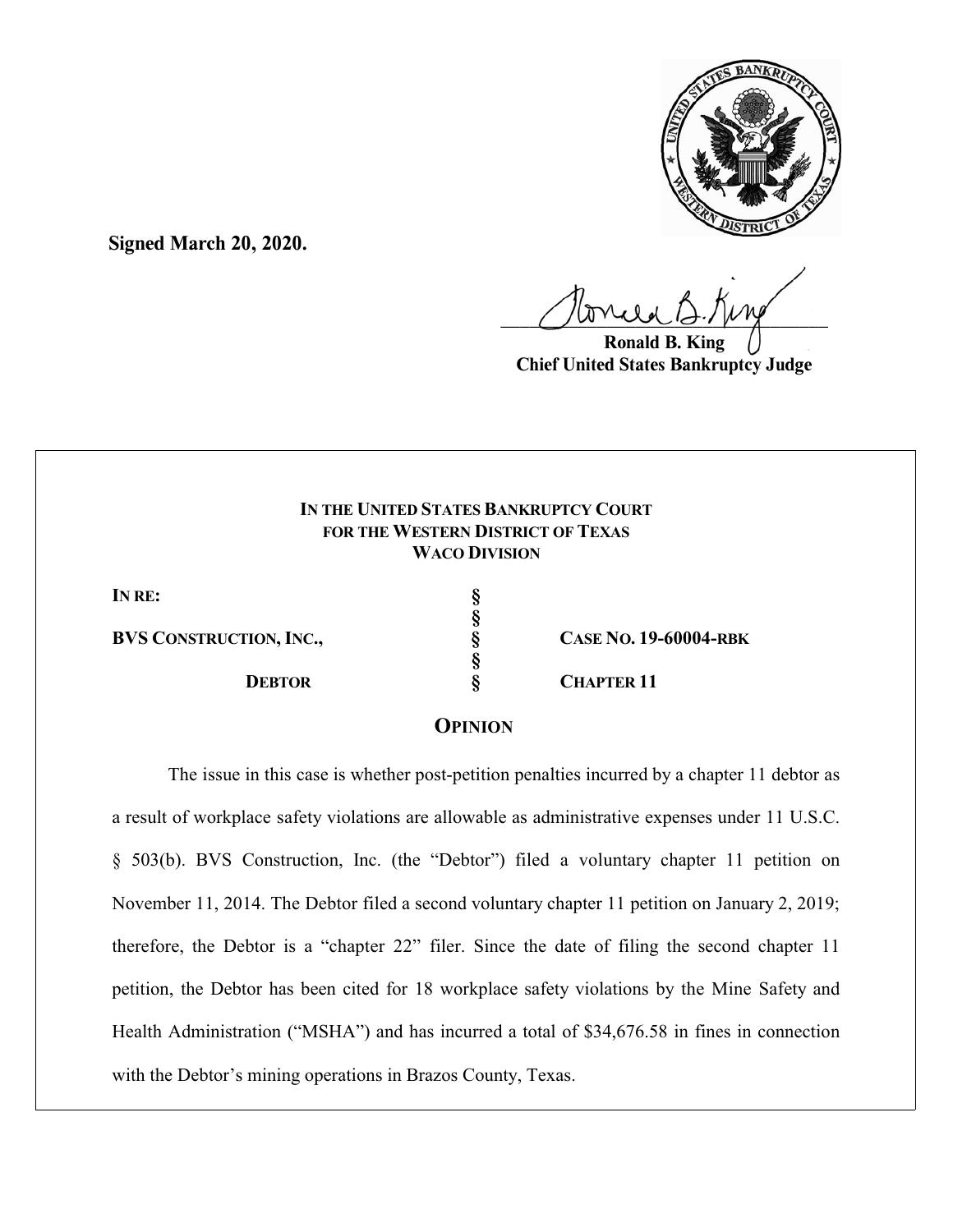MSHA filed a motion to allow administrative expenses under 11 U.S.C. § 503(b), to compel payment of the post-petition penalties. At the hearing, the Debtor cited case law from Delaware and the Court of Appeals for the Third Circuit to support its assertion that the penalties are not allowable as administrative expenses under  $\S 503(b)(1)(A)$ .

The Court finds that MSHA has met the requirements for administrative expenses under § 503(b). Case law cited by the Debtor, which bars criminal penalties from treatment as an administrative expense, is inapposite in this case because the post-petition penalties incurred by the Debtor are not criminal penalties. The Court finds that the post-petition penalties imposed against the Debtor are civil in character and are therefore allowable as administrative expenses.

### **JURISDICTION AND VENUE**

The Court finds that it has jurisdiction to render a final order in this core proceeding pursuant to 28 U.S.C. §§ 157(b)(2)(B) and 1334. Venue is proper under 28 U.S.C. §§ 1408 and 1409. This Opinion constitutes the findings of fact and conclusions of law of the Court pursuant to FED. R. BANKR. P. 7052 and 9014.

#### **BACKGROUND**

The Debtor filed its second voluntary petition for chapter 11 bankruptcy on January 2, 2019. The Debtor has continued to operate its business as a debtor-in-possession during the pendency of this bankruptcy. As part of its ordinary business, the Debtor maintains a mining operation in Brazos County, Texas.

MSHA is a component of the Department of Labor and is responsible for developing and enforcing workplace safety regulations for mine operations across the country under the Mine Safety and Health Act of 1977. *See* 30 U.S.C. §§ 801–820. MSHA exercises regulatory authority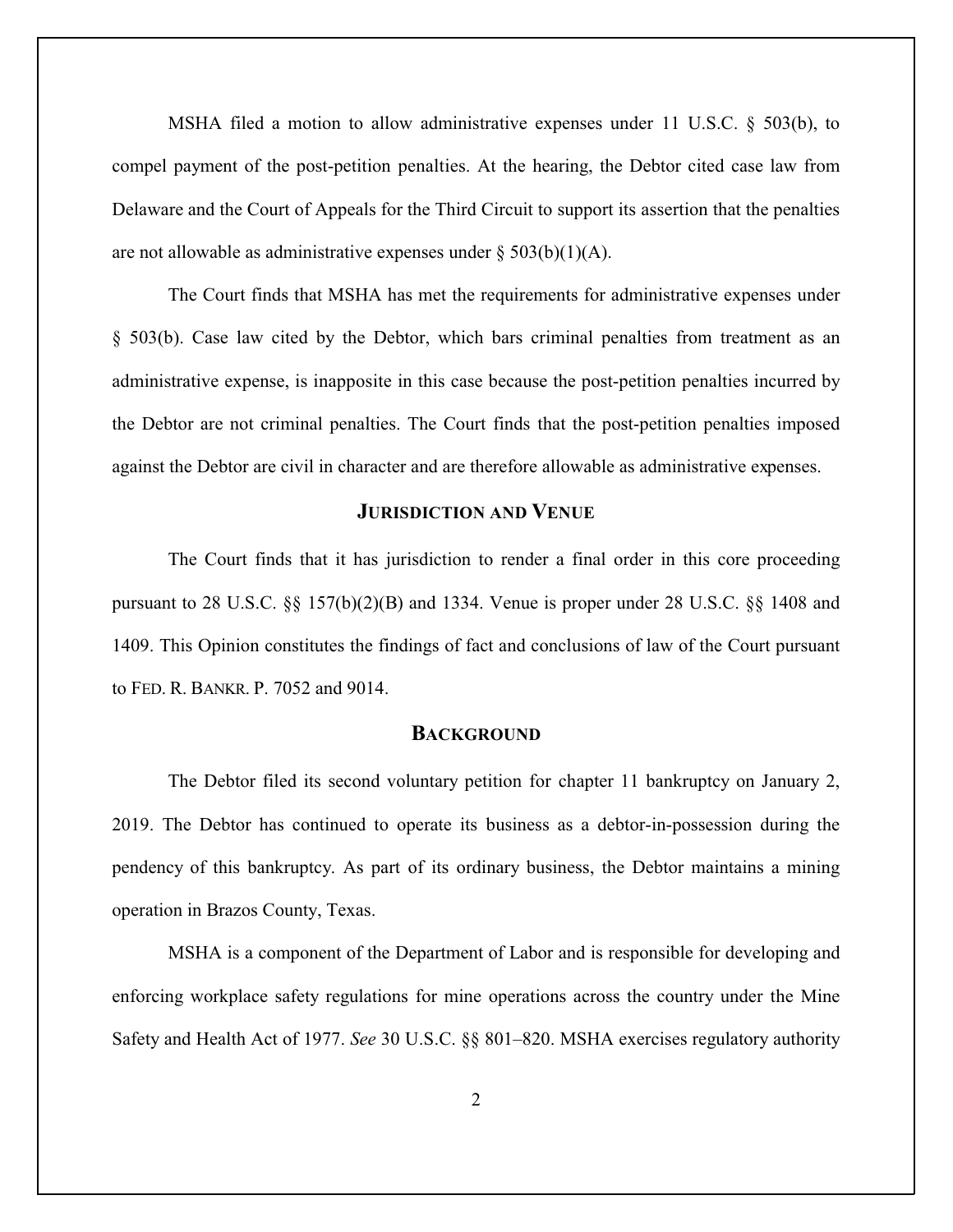over the Debtor's mining operations at the Palasota Mine in Brazos County. The Debtor has been issued citations for MSHA violations dating back to January 2012. Since the petition date, the Debtor has been cited for 18 workplace safety violations and has incurred a total of \$34,676.58 in fines for those violations.

In its response to MSHA's motion, the Debtor acknowledged that these penalties are not contested, but argued that the penalties are not allowable as administrative expenses. The Debtor cited two recent opinions from Delaware and the Third Circuit to support its assertion that these penalties are not allowable as administrative expenses under § 503(b)(1)(A). *See Pa. Dep't of Envtl. Res. v. Tri-State Clinical Labs., Inc.*, 178 F.3d 685 (3d Cir. 1999); *In re Exide Techs.*, 601 B.R. 271 (Bankr. D. Del. 2019) (Carey, J.).

#### **DISCUSSION**

Section 503(b) of the Bankruptcy Code states that, after notice and a hearing, "there shall be allowed administrative expenses . . . including . . . the actual, necessary costs and expenses of preserving the estate." 11 U.S.C. § 503(b)(1)(A). To make a prima facie case for allowance of an administrative expense, the movant is required to meet a two-pronged test by showing (1) that the claim arises from a transaction with the debtor's estate; and (2) that it has directly and substantially benefitted the estate. *McBride v. Riley (In re Riley)*, 923 F.3d 433, 439 (5th Cir. 2019).

Generally, liabilities incurred by a bankruptcy estate for post-petition operations constitute "actual and necessary" costs. *Al Copeland Enters. v. Texas (In re Al Copeland Enters.)*, 991 F.2d 233, 238–40 (5th Cir. 1993). The first prong of the test for an administrative expense is easily met in this case because the mine was operated by the Debtor during the administrative claim period. MSHA argues that the second element for an administrative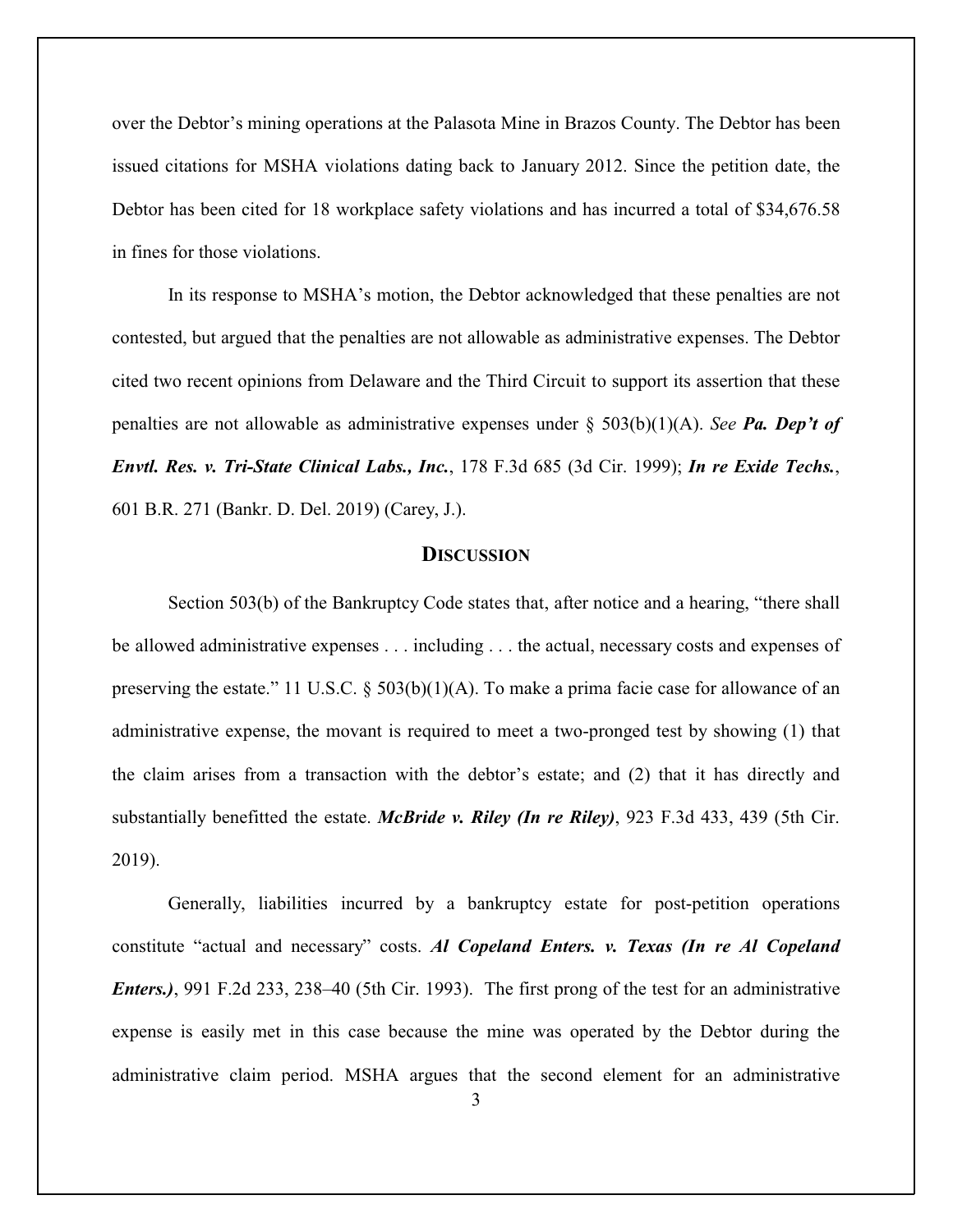expense is also met because the penalties in this case are ordinary business expenses that constitute "actual and necessary costs" under § 503(b). Even though post-petition penalties relating to workplace safety violations do not benefit the bankruptcy estate in a traditional sense, MSHA argues that the penalties are a direct "benefit to the estate" because they are costs incident to the Debtor's business operation.

In *Reading Co. v. Brown*, the Supreme Court held that consideration of "fundamental fairness and logic" sometimes requires the allowance of a claim of administrative priority, and that "actual and necessary" costs should include "costs ordinarily incident to operation of a business." *Reading Co. v. Brown*, 391 U.S. 471, 483 (1968). Multiple court of appeals cases also support the proposition that post-petition civil fines and penalties are simply part of the cost of doing business and are allowed as an administrative expense. *See Cumberland Farms, Inc. v. Fla. Dep't of Envtl. Prot.*, 116 F.3d 16 (1st Cir. 1997); *Ala. Surface Mining Comm'n v. N.P. Mining Co. (In re N.P. Mining Co.)*, 963 F.2d 1449 (11th Cir. 1992); *U.S. Dep't of Interior v. Elliott (In re Elkins Energy Corp.)*, 761 F.2d 168 (4th Cir. 1985). Payment of *civil* fines and penalties are generally part of the cost of doing business. So, if the MSHA penalties are civil in character, then the requirements for an administrative expense under  $\S$  503(b) have been met because the post-petition MSHA penalties are related to the Debtor's mine which was operated during the pendency of the bankruptcy case.

The Debtor relied heavily on the Delaware case of *Exide Technologies*, which involved post-petition penalties imposed on the chapter 11 debtor-in-possession by the South Coast Air Quality Management District (the "District"), an air pollution agency in southern California. *In re Exide Techs.*, 601 B.R. at 275–76. The debtor in *Exide* manufactured lead-acid batteries, and issues arose due to environmental contamination at the debtor's facility in Vernon, California.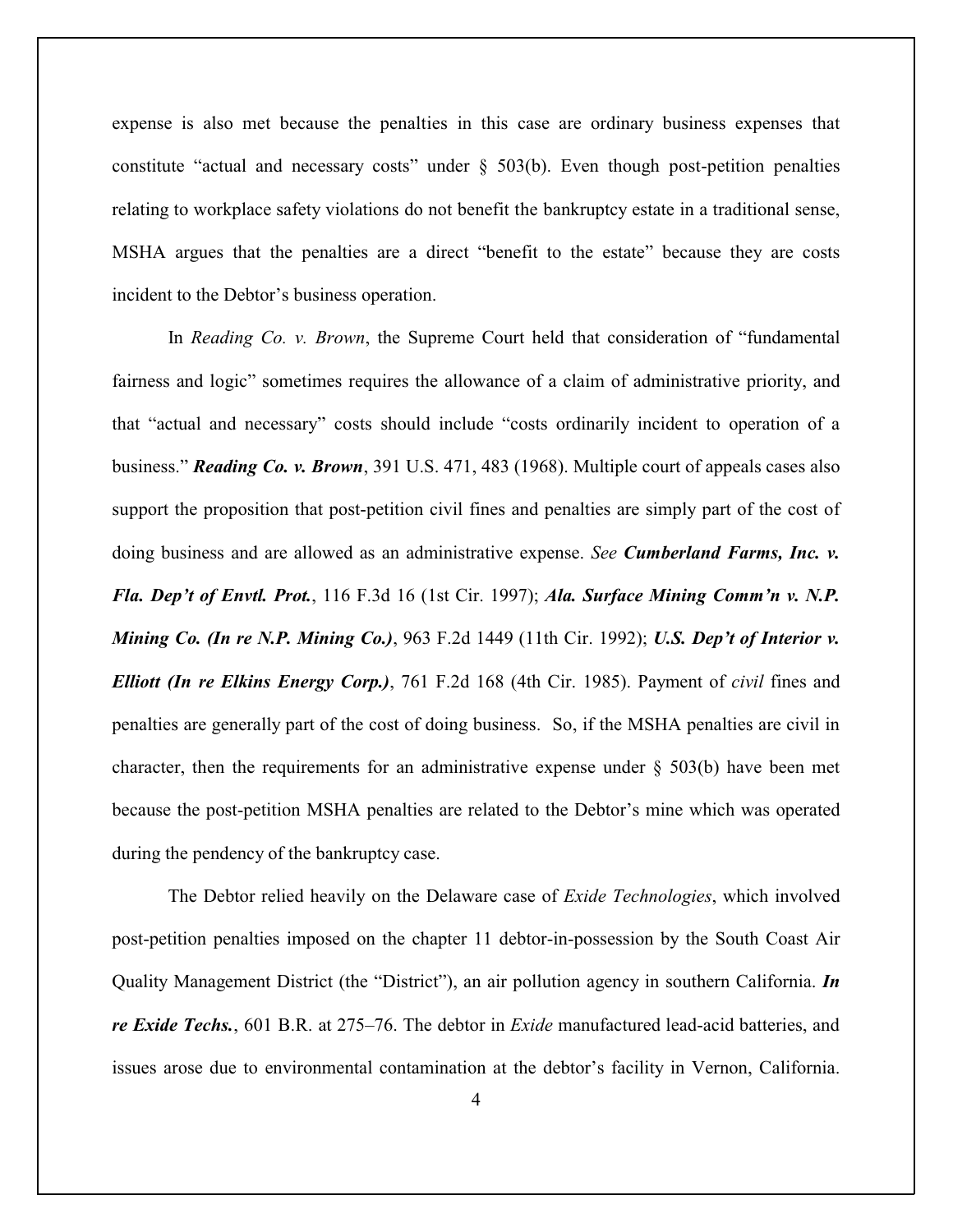*Id.* at 275. The District filed a proof of claim alleging \$38,915,000 in fines and penalties in connection with the debtor's operations. *Id.* Violations were for items such as failing to file reports and emission exceedances. *Id.* at 276. The debtor was accused of, and later admitted to, violating numerous provisions under the federal Resource Conservation and Recovery Act and the Hazardous Materials Transportation Act. *Id.* at 278.

In a related state court suit between the debtor and the District which was removed to federal district court, the District argued that the suit should be remanded to California state court because the penalties at issue in the case were "quasi-criminal" in character. *Id.* at 277. The District Court for the Central District of California agreed that the penalties were quasi-criminal in nature and granted the District's motion for remand. *Id.*

Later, in bankruptcy court, the District in *Exide* claimed that the penalties were entitled to administrative expense priority treatment under § 503(b). *Id.* at 284–85. Judge Kevin Carey affirmed the two-prong test for an administrative expense under  $\S$  503(b)(1)(A), that "the debt must arise from a transaction with the [estate] . . . [and] the consideration supporting the claimant's right to payment [must be] beneficial to the debtor-in-possession in the operation of the business." *Id.* at 285. To determine whether these penalties qualified, the *Exide* court looked to the Third Circuit's decision in *Tri-State*. *See Pa. Dep't of Envtl. Res. v. Tri-State Clinical Labs., Inc.*, 178 F.3d 685 (3d Cir. 1999).

The Third Circuit Court of Appeals in *Tri-State* held that "noncompensatory criminal penalties" resulting from post-petition conduct are not given administrative expense priority because they are not "ordinarily incident to operation of a business." *Id.* at 698 ("We hold that punitive criminal fines arising from post-petition behavior are not administrative expenses under 11 U.S.C. § 503(b), and therefore, are not accorded priority status pursuant to § 507(a)(1)."). The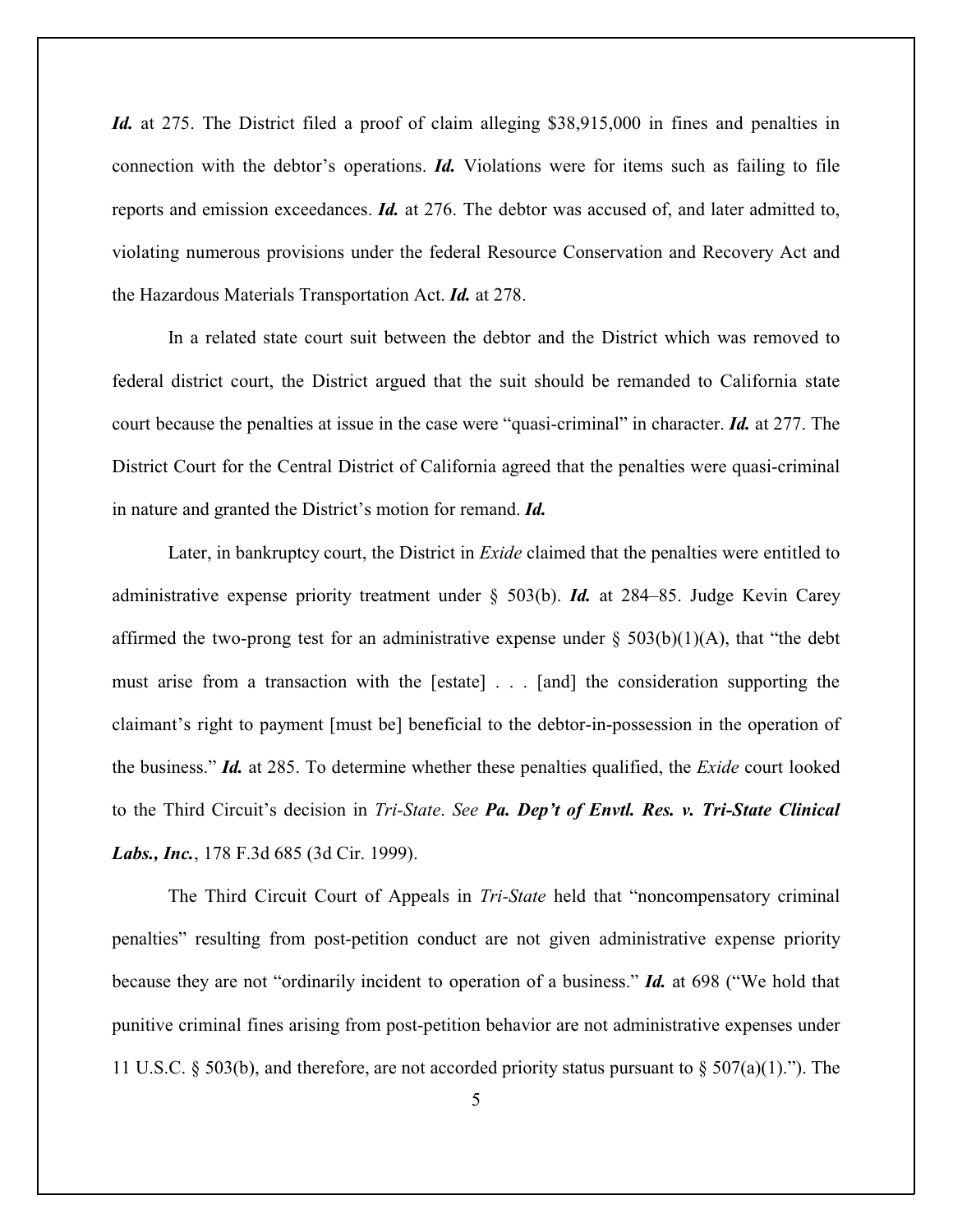Delaware bankruptcy court in *Exide*, therefore, had to determine whether the post-petition penalties imposed against the debtor were criminal, civil, or a hybrid (quasi-criminal). The bankruptcy court in *Exide* followed *Tri-State* and ultimately held that the penalties were not entitled to treatment as an administrative expense because, by the District's own argument, the penalties were quasi-criminal in nature. *In re Exide Techs.*, 601 B.R. at 285 ("To support its efforts for remand of the California State Action, the District emphasized the criminal or 'quasicriminal' nature of its penalties. Ultimately, the District . . . [persuaded] the federal court that, while the District's penalties are nominally civil, they fulfill the same function as a criminal enforcement action. Now, as Exide points out, the District has changed course and characterizes its penalties as 'civil.' Accordingly, Exide argues that judicial estoppel should apply . . . .").

To distinguish *Exide* and *Tri-State*, MSHA argues that the facts of the present case warrant a different result because this case does not involve criminal or quasi-criminal penalties. Rather, the post-petition MSHA penalties are *civil* in nature. The Court agrees that the postpetition MSHA penalties are civil in nature and that *Exide* and *Tri-State* are inapposite to the present case. *Tri-State* involved a criminal fine. Additionally, while the fines in *Exide* appear to be similar to the MSHA penalties, the *Exide* court treated them as quasi-criminal because the creditor in that case had previously argued that the fines were quasi-criminal in nature; therefore, judicial estoppel applied. Here, MSHA has never argued that the post-petition penalties were criminal or quasi-criminal in nature. Finally, the Court is persuaded by case law interpreting the Mine Safety and Health Act of 1977 (and its statutory predecessor), and by the language of the statute itself, which indicates that the penalties are civil in character.

The Mine Safety and Health Act of 1977 (the "Act") was enacted for the purpose of protecting the health and safety of miners. 30 U.S.C. § 801. The Act establishes "standards . . . to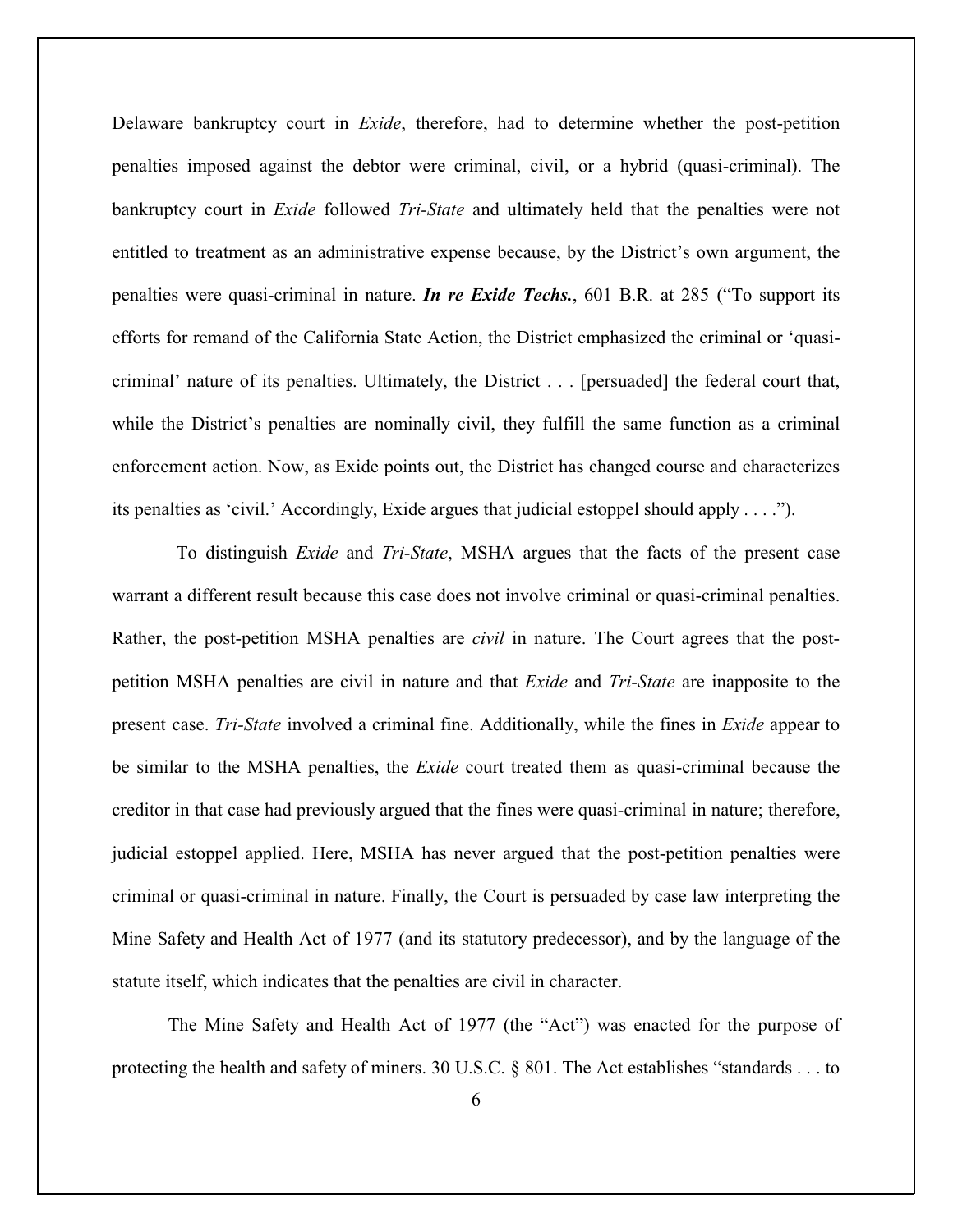protect the health and safety of the Nation's coal or other miners," and requires each operator of a mine to comply with such standards. *Id.* If the Secretary of Labor (through his authorized representative) finds violations of the statute, citations are issued to the operator. *Id.* § 814. The Act states that operators in violation "shall be assessed a civil penalty by the Secretary which penalty shall not be more than \$50,000 for each such violation." *Id.*  $\&$  820(a)(1). Section 820(d) specifically addresses the potential for *criminal* penalties, separate from civil penalties. *Id.* § 820(d). Criminal penalties may be issued against operators who "willfully" or "knowingly" violate MSHA standards, and these penalties are limited to a \$250,000 fine or imprisonment for not more than one year. *Id.* The citations issued in this case, however, do not allege that the Debtor violated MSHA health and safety standards "willfully" or "knowingly."

The categorization of MSHA penalties as "civil" in nature, except when they are specifically alleged as criminal penalties under § 820(d), is supported by case law. *See United States v. Finley Coal Co.*, 345 F. Supp. 62 (E.D. Ky. 1972), *aff'd and remanded*, 493 F.2d 285 (6th Cir. 1974), *cert. denied*, 419 U.S. 1089 (1974). The dispute in *Finley Coal* arose from an underground explosion of interconnected mines, resulting in multiple fatalities and charges of multiple violations of the Act's statutory predecessor. *Id.* at 63. The defendant coal company was issued a civil penalty under the statute in the amount of \$53,600, similar to the penalties imposed on the Debtor. *Id.* Separately, a federal indictment was returned against the defendant charging 24 counts of MSHA violations. In a motion to dismiss, the defendant argued that "the dual civil and criminal proceedings" constituted double jeopardy in violation of the Fifth Amendment. *Id.* The District Court for the Eastern District of Kentucky held that "the threat of a civil assessment and a criminal penalty" against the defendant under the Coal Mine Health and Safety Act of 1969 did not constitute double jeopardy. *Id.* at 64.